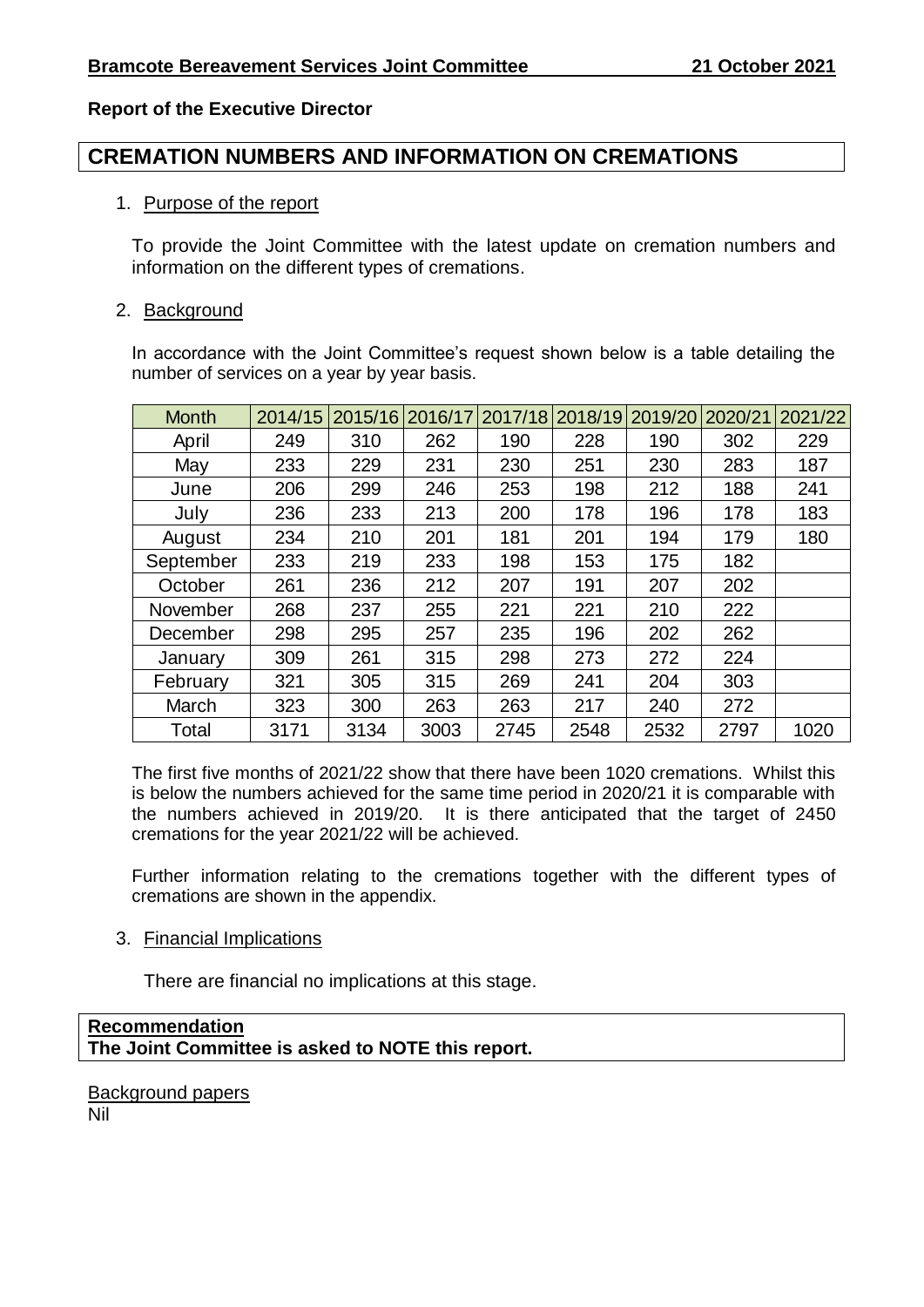# **APPENDIX**

### **Types of Services breakdown**

The table below shows the different types of cremations which have taken place between April and August 2021.

The key for the information in the table is show below:

**Total Cremation**: A normal cremation involving a 45 minute service.

**Extended Service**: A normal cremation involving a 90 minute service.

**Hospital Body**: The cremation of a body received direct from the hospital.

**Hospital Body Part**: The cremation of body parts received direct from the hospital.

**Committal Service**: A cremation where the main service was held at a church/chapel

**Under 18s**: A normal cremation involving a 45 minute service which is free of charge.

**NVF/Stillborn**: A normal cremation involving a 45 minute service which is free of charge.

**Direct Services**: A normal cremation but where there is no service.

**Weekend Service Plus Same day Cremation**: A normal cremation involving a 45 minute service with the cremation taking palce on the same day as the service

**Weekend Service Plus Cremation**: A normal cremation involving a 45 minute service with the service taking place on a Saturday.

| <b>Month</b>     | <b>Total</b><br><b>Cremation</b><br>s £730.00 | <b>Extended Hospital</b><br><b>Services</b><br>£806.00 | <b>Body</b><br>£516.00 | <b>Hospita</b><br>I Body<br>parts<br>£49.00 | Committa Under<br>I Service<br>£730.00 | 16 Yrs<br>£0.00 | <b>Yrs</b><br>£0.00 | 16-18 NVF/Still<br><b>Borns</b><br>£0.00 | <b>Directs</b><br>£500.00 | Weekend<br><b>Service</b><br><b>Plus Same</b><br>day<br><b>Cremation</b><br>£1085.00 | Weekend   Weekend<br><b>Service</b><br><b>Plus</b><br><b>Crematio</b><br>n £825.00 | <b>Service</b><br><b>Chapel</b><br>Only<br>£195.00 | <b>Chapel</b><br><b>Hire</b><br>£100.00 | <b>Epilog</b><br><b>Numbers</b> |
|------------------|-----------------------------------------------|--------------------------------------------------------|------------------------|---------------------------------------------|----------------------------------------|-----------------|---------------------|------------------------------------------|---------------------------|--------------------------------------------------------------------------------------|------------------------------------------------------------------------------------|----------------------------------------------------|-----------------------------------------|---------------------------------|
| April-21         | 198                                           | 10                                                     |                        | $\bf{0}$                                    | 12 <sup>°</sup>                        | $\bf{0}$        | 0                   | 3                                        | 5                         | 0                                                                                    | $\bf{0}$                                                                           | 0                                                  | 4                                       | 229                             |
| <b>May 21</b>    | 138                                           | 8                                                      | 6                      | 17                                          | 11                                     | $\bf{0}$        | 0                   | 2                                        | 4                         | 1                                                                                    | $\bf{0}$                                                                           | $\bf{0}$                                           | 6                                       | 187                             |
| <b>June-21</b>   | 200                                           | 9                                                      |                        | 19                                          | 10 <sup>10</sup>                       | $\bf{0}$        | 0                   | $\bf{0}$                                 | $\overline{2}$            | $\bf{0}$                                                                             | $\bf{0}$                                                                           | $\bf{0}$                                           | 2                                       | 241                             |
| <b>July-21</b>   | 169                                           | 3                                                      | $\mathbf{0}$           | $\mathbf{0}$                                | 5                                      | $\bf{0}$        | 0                   | $\overline{2}$                           | 4                         | $\bf{0}$                                                                             | $\bf{0}$                                                                           | $\mathbf{0}$                                       | 4                                       | 183                             |
| <b>August 21</b> | 152                                           | 9                                                      |                        | $\bf{0}$                                    | 9                                      |                 | 0                   | 1                                        | 7                         | $\overline{2}$                                                                       | $\bf{0}$                                                                           | $\bf{0}$                                           | 5                                       | 180                             |
| September-21     |                                               |                                                        |                        |                                             |                                        |                 |                     |                                          |                           |                                                                                      |                                                                                    |                                                    |                                         |                                 |
| October-21       |                                               |                                                        |                        |                                             |                                        |                 |                     |                                          |                           |                                                                                      |                                                                                    |                                                    |                                         |                                 |
| November-21      |                                               |                                                        |                        |                                             |                                        |                 |                     |                                          |                           |                                                                                      |                                                                                    |                                                    |                                         |                                 |
| December-21      |                                               |                                                        |                        |                                             |                                        |                 |                     |                                          |                           |                                                                                      |                                                                                    |                                                    |                                         |                                 |
| January-22       |                                               |                                                        |                        |                                             |                                        |                 |                     |                                          |                           |                                                                                      |                                                                                    |                                                    |                                         |                                 |
| February-22      |                                               |                                                        |                        |                                             |                                        |                 |                     |                                          |                           |                                                                                      |                                                                                    |                                                    |                                         |                                 |
| March-22         |                                               |                                                        |                        |                                             |                                        |                 |                     |                                          |                           |                                                                                      |                                                                                    |                                                    |                                         |                                 |
| <b>Totals</b>    | 857                                           | 39                                                     | 9                      | 36                                          | $\bf{0}$                               | 0               | 0                   | 8                                        | $\bf{0}$                  | 3                                                                                    | 0                                                                                  | $\bf{0}$                                           | $\bf{0}$                                | 1020                            |

As is evident the majority of cremations are 'total cremations' with 'extended services' and 'hospital body parts' being the other main services provided.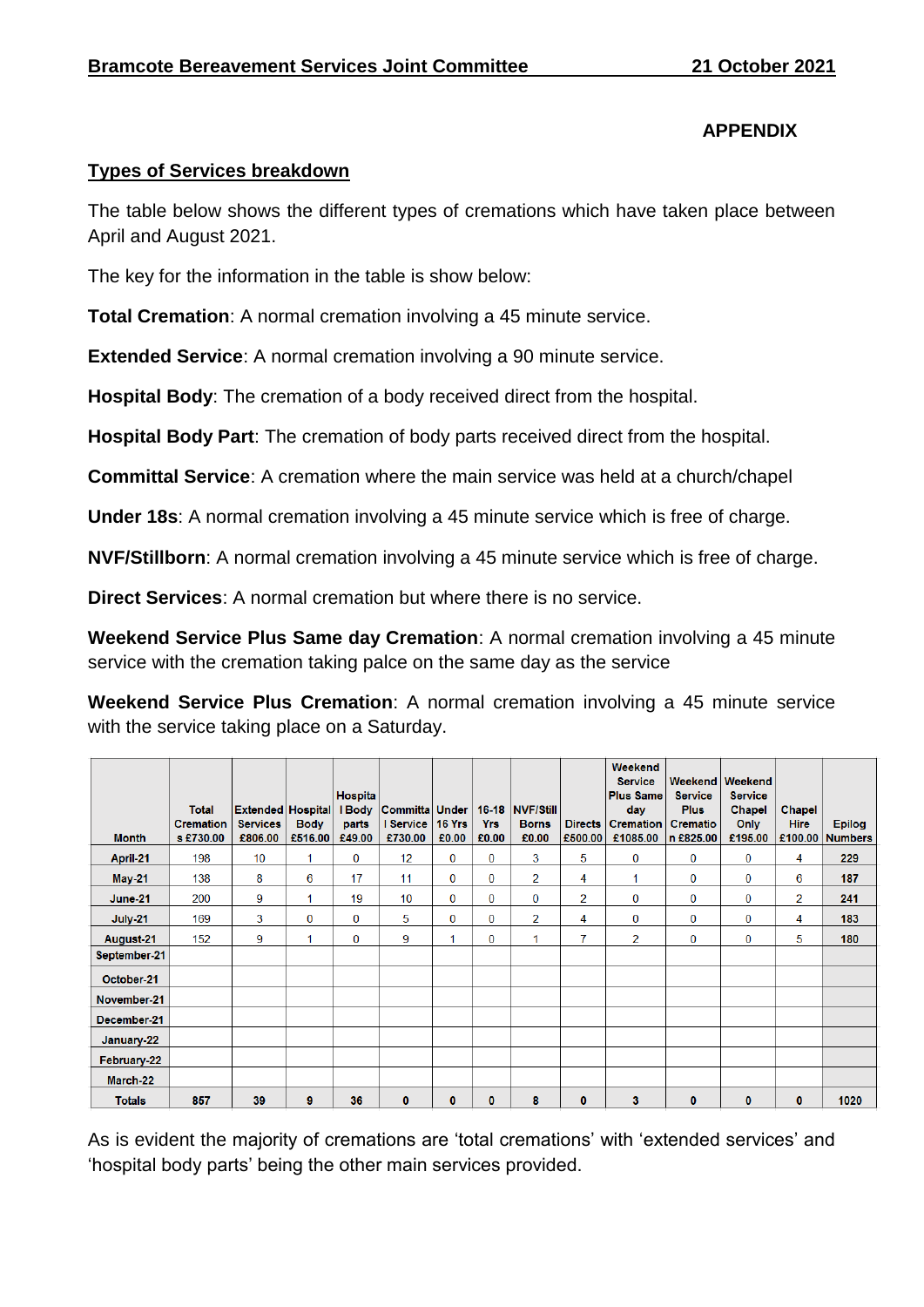### **Alternatives to Cremation**

At the last committee Members requested information relating to alternatives to cremation. The information below provides basic information on what alternatives methods are available.

### Resomation (Bio-Cremation)

Within a stainless steel tank called a Resomator, the body is immersed in an approximate 1:20 solution of potash lye and water. Gas-powered steam generators build up pressure within the tank with the temperature rising up to around 170 degrees celcius. Due to the high pressure involved no boiling actually takes place with rather a chemical reaction (alkaline hydrolysis) separating the body into two main forms.

The two forms are 1) a "bio-fluid" which is a collection of all our building blocks: salts, sugars, peptides, amino acids, and 2) "bone ash" from the bones which is pure white calcium phosphate. Any metal implants or prosthetics will remain intact and are therefore potentially reuseable. All this is achieved using about 1/3 the energy consumption of cremation, without any of the harmful emissions. At the moment this process is still in its infancy and is not a commonly used process within the cremation industry.

### Green Burial

The concept of a green burial (also known as a Natural or Woodland Burial) is to kept the burial as simple and natural as possible. The vision for green burials is for the body to return to nature in a way that will not harm the environment but will actually preserve the landscape and enhance opportunities for wildlife. This is option is seen as the most environmentally friendly choice.

The general principals of this kind of burial are that the body is not to be embalmed (as the main chemicals involved in this process can be environmentally hazardous), and a biodegradable [coffin](http://www.funeralinspirations.co.uk/information/Coffins.html) (cardboard, bamboo, seagrass, willow or sustainable wood) or [shroud](http://www.funeralinspirations.co.uk/information/Shrouds.html) is used. The final part to the process is that often a native [tree or shrub](http://www.funeralinspirations.co.uk/information/Keepsakes.html#anc1) is then planted on, or close to, the grave instead of a large stone memorial.

### Cryomation

Cryonics is the speculative practice of cooling people immediately upon the pronouncement of legal death with the intention that in the future point, and with the development of new technology, the person will be able to be resuscitated and restored to full health.

The facilities available for cryomation are at present only available in the USA but with the assistance of dedicated groups it is possible for a body originating in the United Kingdom to be preliminarily prepared and then transported to the USA for the full procedure to be carried out.

Approximately 150 people have gone through the cryomation process and are now stored in the specially designed liquid nitrogen tanks at -196° Cryonic preservation is expensive (whole body preservation is in the region of £90,000 and for just a head is around £45,000).